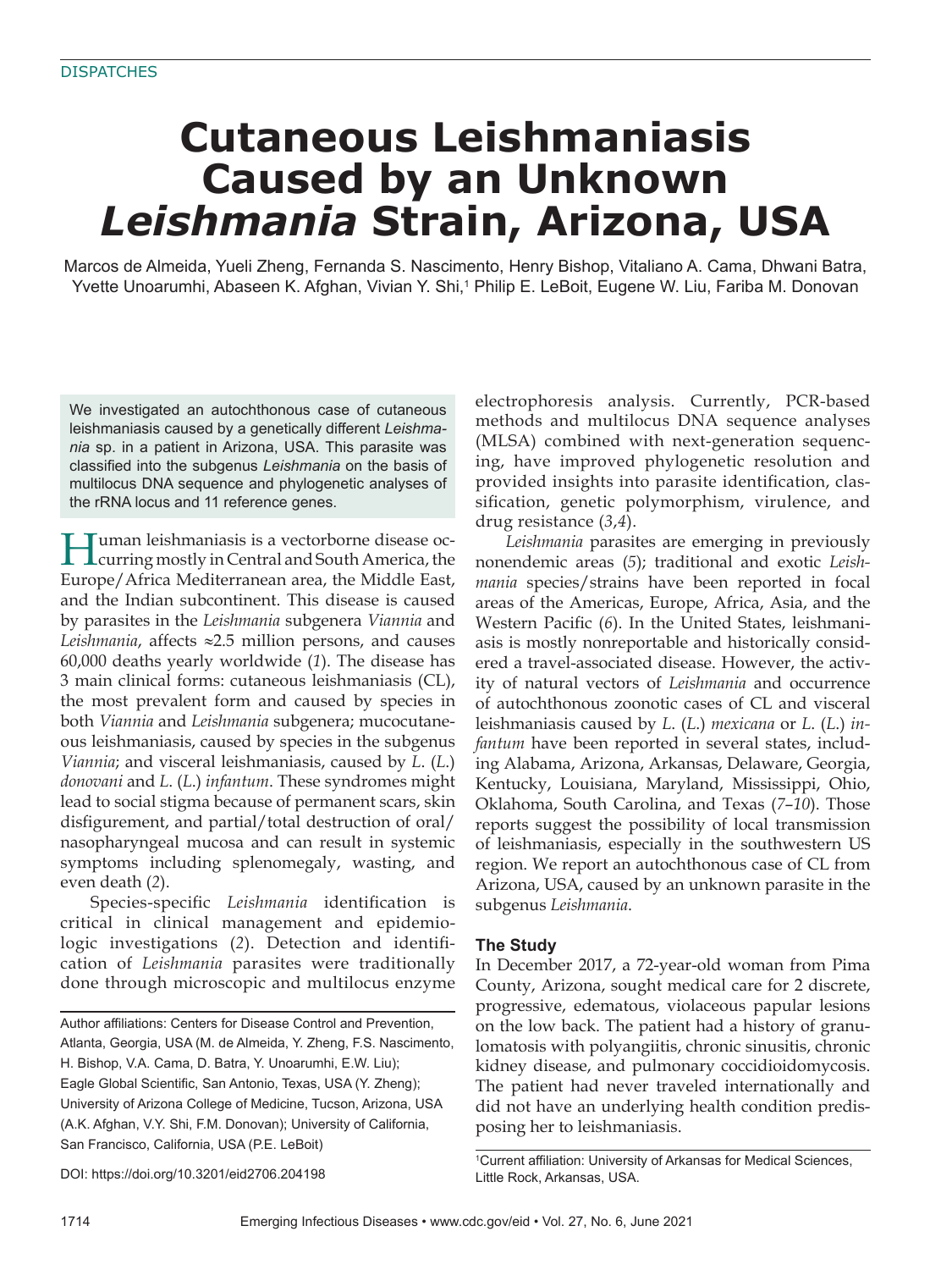In January 2018, after a third lesion erupted, we performed skin biopsies. Histologic sections showed nonnecrotizing granulomas in the papillary dermis, and tiny, basophilic, spherical inclusions within histiocyte cytoplasm resembling amastigotes, suggestive of CL. The lesions showed a limited extent and spontaneous improvement; therefore, no specific treatment was prescribed. The patient was followed for almost 2 years, and the 3 skin lesions remained nodular without ulceration, which eventually resolved by December 2019. The patient remained otherwise asymptomatic.

We tested clinical specimens from the patient following the Centers for Disease Control and Prevention (CDC)–approved protocol for using residual specimens from human subjects (use of residual diagnostic specimens from humans for laboratory methods research protocol no. 6756). We used lesion biopsy specimens submitted to CDC for DNA extraction, touch-prep smears, and in vitro culture in Roswell Park Memorial Institute medium (GIBCO-Thermo-Fisher, https://www.thermofisher.com) containing 15% fetal bovine serum at 25°C (*11*). Microscopic analysis of touch-prep smears identified a large number of amastigotes, whereas promastigotes with cellular shape and architecture compatible with species in the subgenus *Leishmania* were observed from culture (Figure 1).

We extracted DNA from biopsy specimens, cultured parasites by using the DNeasy Blood and Tissue Kit (QIAGEN, https://www.qiagen.com), and amplified the internal transcribed spacer 2 (ITS2) locus by using PCR. We then Sanger sequenced amplicons bidirectionally, assembled by using Lasergene Seqman Pro Software (DNASTAR, Inc., https:// www.dnastar.com), and compared with sequences in the GenBank database by using BLASTn (https:// blast.ncbi.nlm.nih.gov/Blast.cgi) (*11*).

The resulting sequence (380 bp) (GenBank accession no. MT764332) had low similarity with *L*. (*L*.) *donovani* HQ830358 (90.36%), *L*. (*L*.) *infantum* AJ 634370 (89.9%), *Leishmania* sp. FM209179 (89.5%), *L*. (*L*.) *tropica* FJ948457 (89.2%), *L*. (*L*.) *mexicana* FJ948437 (85.1%), and species in the subgenus *Viannia* ( $\leq$ 80.0%). We also tested DNA samples for amplicon melting temperature by using a SYBR green real-time, quantitative PCR protocol, which enables presumptive discrimination of *Leishmania* species (*12*). This analysis showed a melting temperature of 79.5°C, indicating *L*. (*L*.) *infantum* infection. On the basis of PCR analysis, the case-patient was identified as being infected with a *Leishmania* spp., without providing species-level identification.



**Figure 1.** Cultured *Leishmania* promastigotes of the strain isolated from a patient in Arizona, USA. Morphologic features include a slender elongated body that contains a kinetoplast (K) anterior to the nucleus (N) and flagellum (F). The parasite had a total body length of ≈15 µm. Giemsa-stained; scale bar indicates  $10 \mu m$ .

We used DNA extracted from cultured parasites by using the MagAttract HMW DNA Kit (QIAGEN) to prepare genomic libraries by using the NEBNext Ultra II DNA Library Prep (New England Biolabs, https://www.neb.com) and subjected them to whole-genome sequencing by using the MiSeq platform (Illumina, https://www.illumina.com). MiSeq sequencing resulted in 22,808,630 *Leishmania* reads that had >100× coverage, 3,464 contigs of 29,491,421 bp, and a GC content of 59.68%.

We conducted MLSA by comparing open reading frames (ORFs) of MiSeq data against GenBank reference sequences at the following loci: β-actin, aspartate aminotransferase, cytosolic glyceraldehyde-3-phosphate dehydrogenase, glucose-6-phosphate dehydrogenase, glucose-6-phosphate isomerase, isocitrate dehydrogenase, cytosolic nicotinamide adenine dinucleotide phosphate, malic enzyme, mannose phosphate isomerase, 6-phosphogluconate dehydrogenase, 6-phosphoglucomutase, heatshock protein 70, 18SrRNA ITS region and rRNA. We determined similarities between MiSeq and database ORFs, fragment length, and GenBank accession no. (Table, https://wwwnc.cdc.gov/EID/ article/27/6/20-4198-T1.htm). Similarities to *Viannia* reference sequences were 99.6% for 18S rRNA and 65.23% for ITS rRNA loci. To visualize the taxonomic location of the isolate from Arizona, we constructed an evolutionary distance tree by using MiSeq 18Sr-RNA and cytosolic glyceraldehyde-3-phosphate dehydrogenase ORFs, as well as complete reference sequences in the subgenera *Leishmania*, *Viannia*, and *Mundina* (Figure 2).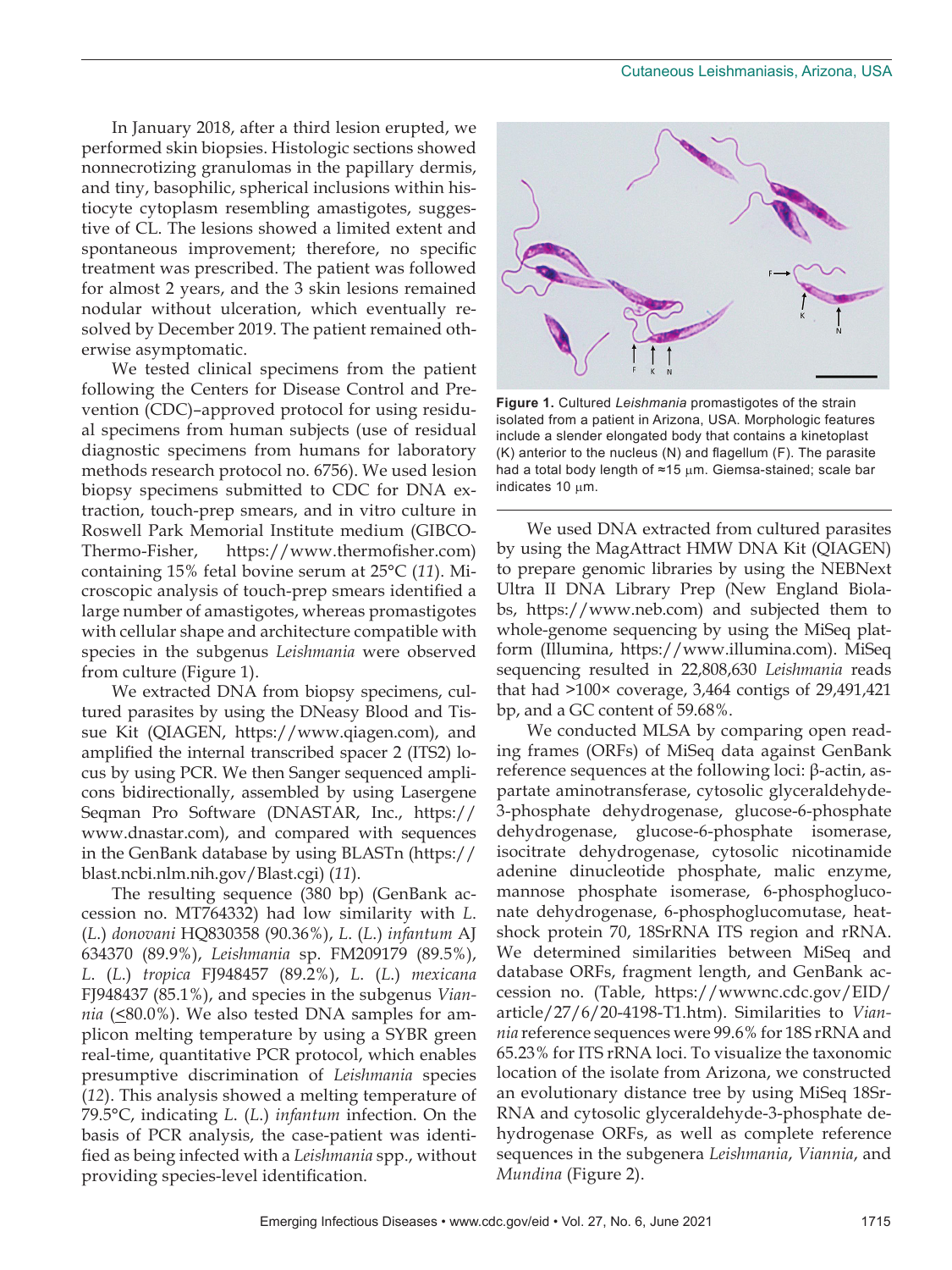#### **DISPATCHES**

## **Conclusions**

*Leishmania* species associated with human clinical cases are typically prevalent in tropical and subtropical foci and classified into 2 subgenera: *Viannia* and *Leishmania*. Nonetheless, environmental changes might contribute to expansion of natural vectors, reservoirs, and emergence of novel *Leishmania* strains and leishmaniasis in nonendemic areas, posing a new and serious challenge to public health (*5*,*6*).

We report an autochthonous case of CL caused by a previously undescribed *Leishmania* parasite in a patient in Arizona. The integrated interpretation of the clinical information, travel history, parasite morphology, CDC species-specific diagnostic test results, and MLSA/phylogenetic analyses suggest that the isolate from Arizona could be a new strain or species within the subgenus *Leishmania*. This isolate is also genetically distinct at the internal transcribed spacer 2 locus from reported isolates for 18 previous cases of leishmaniasis from Arizona, characterized by CDC over the past 10 years, which were detected in travelers returning from disease-endemic areas.



**Figure 2.** Phylogenetic tree of *Leishmania* subgenus isolates from a patient in Arizona, USA, and reference *Leishmania* species in relationship to species in the subgenera *Leishmania*, *Viannia*, and *Mundina*. A) Phylogenetic tree of *Leishmania* 18S rRNA genes. Sequences of *Crithidia fasciculata* and *Leptomonas seymouri* are included as references. *L*. (*V*.) *panamensis* (GenBank accession no. GQ332362); *L*. (*V*.) *braziliensis* (accession no. GQ332355); *L*. (*L*) *mexinana* (accession no. GQ332260); *L*. (*L*.) *infantum* (accession no. GQ332359); *L*. (*L*.) *donovani* (accession no. GQ332356); *L*. (*M*.) *martiniquensis* (accession no. AF303938); *L*. (*M*.) *enriettii* (accession no. ATAF02000704); *Leptomonas seymore* (accession no. KP717894); and *Crithidia fasciculata* (accession no. Y00055). The 2 non-*Leishmania* trypanosomatids (*Leptomonas seymore* and *Crithidia fasciculata*) were included in the phylogenetic tree because they were previously described as co-infecting parasites in human leishmaniasis cases. B) Phylogenetic tree of glyceraldehyde-3-phosphate dehydrogenase genes. Sequences from *Crithidia fasciculata* and *Leptomonas seymouri* were included as references. Numbers along branches indicate bootstrap values. Scale bars indicate nucleotide substitutions per site.